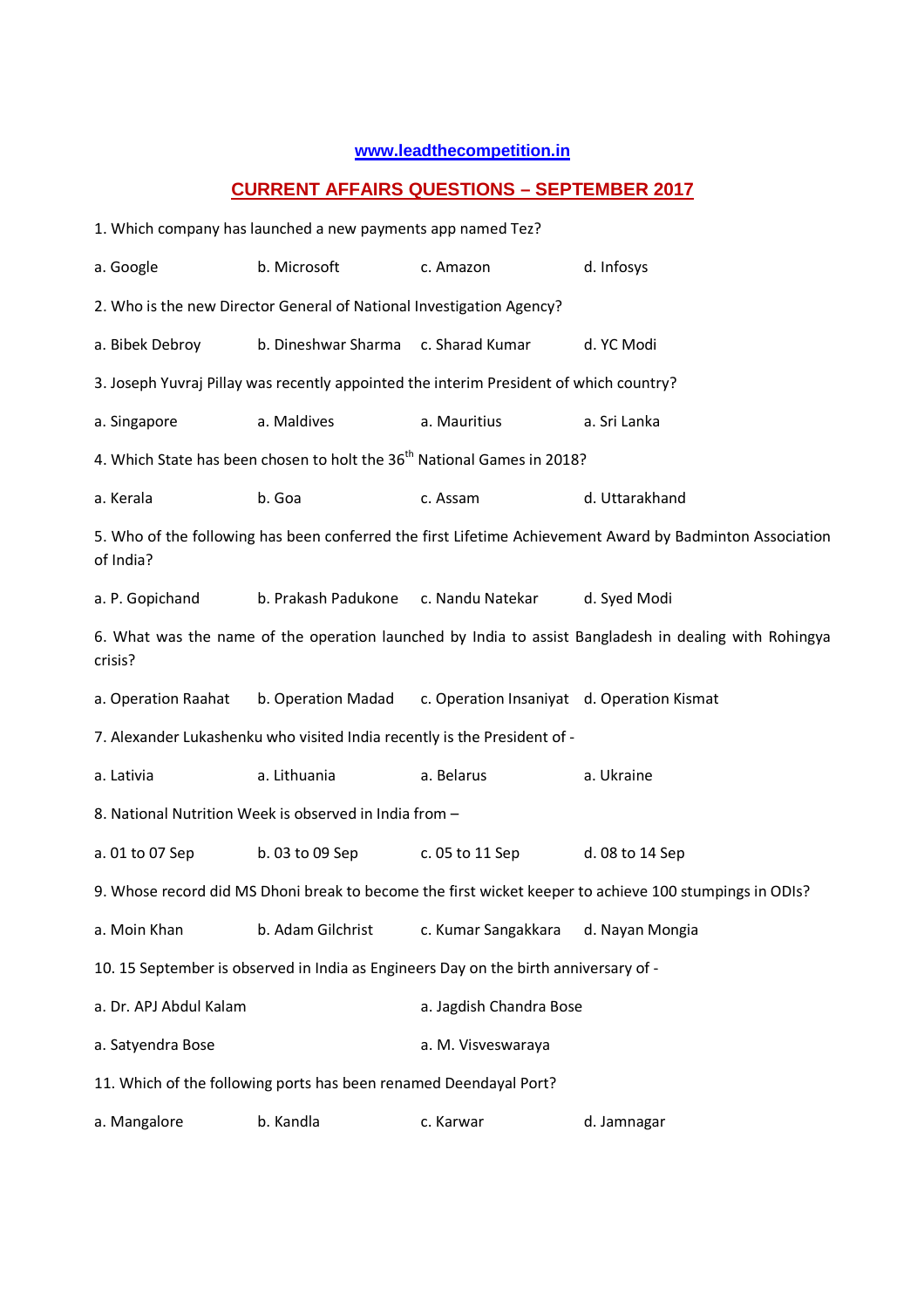12. What kind of animals was Basi, which died recently at the age of 37? a. Giant Panda a. White tiger a. Gorilla a. Orangutang 13. On which day is the World Tourism Day observed? a. 07 September b. 15 September c. 22 September d. 27 September 14. During which of the following wars was the Marshal of the IAF Arjan Singh the Chief of Air Staff? a. Indo-Pak War 1948 b. Indo-China War 1962 c. Indo-Pak War 1965 d. Indo-Pak War 1971 15. What should be the average annual turnover of a Navratna company to be elevated to a Maharatna company? a. Rs. 20,000 crore a. Rs. 25,000 crore a. Rs. 30,000 crore a. Rs. 35,000 crore 16. Saubhagya is a scheme related to the distribution of – a. Electricity b. Drinking water c. Grocery d. Gold 17. The Central Government has decided to grant citizenship to which of the following refugees in the Northeast? a. Chakmas and Hajongs and American control of the Saros and Khasis a. Galong and Momba a. Chero and Gond 18. In which State was an electric bus service launched in the country for the first time in Sept 2017? a. Uttarakhand b. Himachal Pradesh c. Punjab d. Haryana 19. In which of the following countries has the US established a permanent military base for the first time? a. Saudi Arabia b. Seychelles c. Philippines d. Israel 20. On which of the following themes was a postal stamp released by the PM Shri Narendra Modi in Varanasi? a. Kashi Vishwanath temple a. Swachh Bharat a. Ramayana a. Mahabharata 21. On which celestial body were two mountain ranges named after Sir Edmund Hillary and Tenzing Norgay? a. Mars b. Ceres c. Pluto d. Saturn 22. Who won the 2017 US Open Men's Singles title? a. Rafael Nadal b. Novak Djokovic c. Roger Federer d. Andy Murray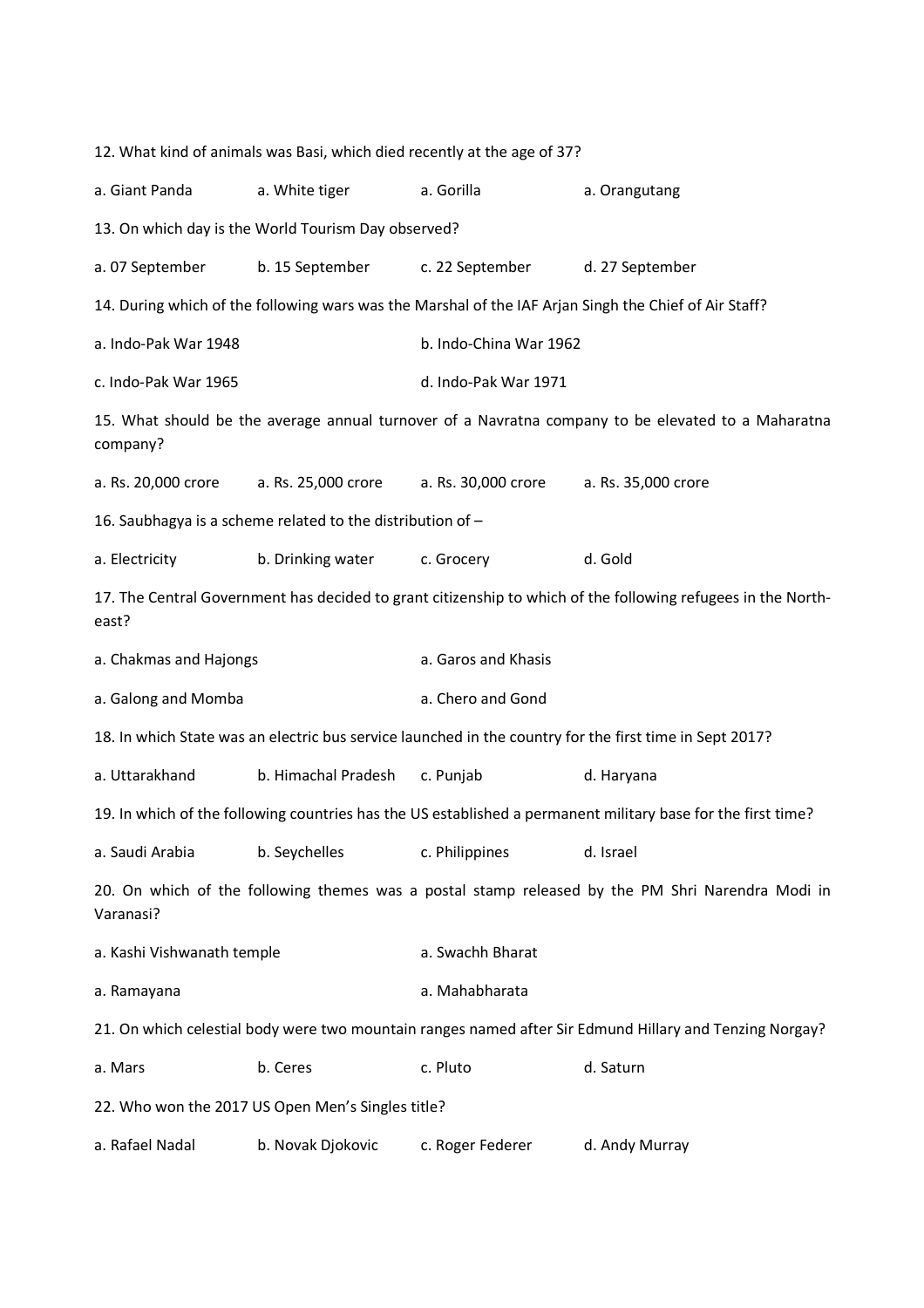23. Which State has named its toilets as Izzat Ghar? a. Uttarakhand a. Madhya Pradesh a. Gujarat a. Uttar Pradesh 24. Air Force Station at which of the following places is named after the Marshal of the IAF Arjan Singh? a. Gwalior b. Panagarh c. Bihta d. Barrackpore 25. Who has been elected to head the International Olympic Committee's Ethics Commission? a. Ban Ki-moon b. Robin Mitchell c. Sameul Schmid d. Xue Hanqin 26. At which of the following suburban stations in Mumbai did a stampede occur killing 22 persons and injuring several others? a. Bhandup a. Elphinstone Road a. Currey Road a. Vasai Road 27. Amritpal Singh is associated with which of the following sports? a. Volleyball a. Basketball a. Boxing a. Hockey 28. Who of the following won the 2017 US Open Women's Singles title? a. Serena Williams b. Madison Keys c. Garbine Muguruza d. Sloane Stephen 29. India is collaborating with Russia to build a nuclear power plant in which country? a. Bangladesh a. Bhutan a. Maldives a. Philippines 30. What is the name of the sailing vessel being used by the all women crew from Indian Navy to circumnavigate the world? a. INSV Vahini b. INSV Tarini c. INSV Swathi d. INSV Jhansi 31. Which of the following is not a domestic systemically important bank notified by the Reserve Bank of India? a. State Bank of India b. HDFC Bank c. Yes Bank d. ICICI Bank 32. Who of the following is the new Comptroller and Auditor General of India? a. Rajiv Mehrishi b. Sharad Kumar c. Bina Agarwal d. YC Modi 33. In which country are women not given permits to drive vehicles? a. Bangladesh a. Saudi Arabia a. Egypt a. Qatar 34. Unstoppable: My Life So Far is a book written by – a. Serena Williams b. Maria Sharapova c. Sania Mirza d. Mary Kom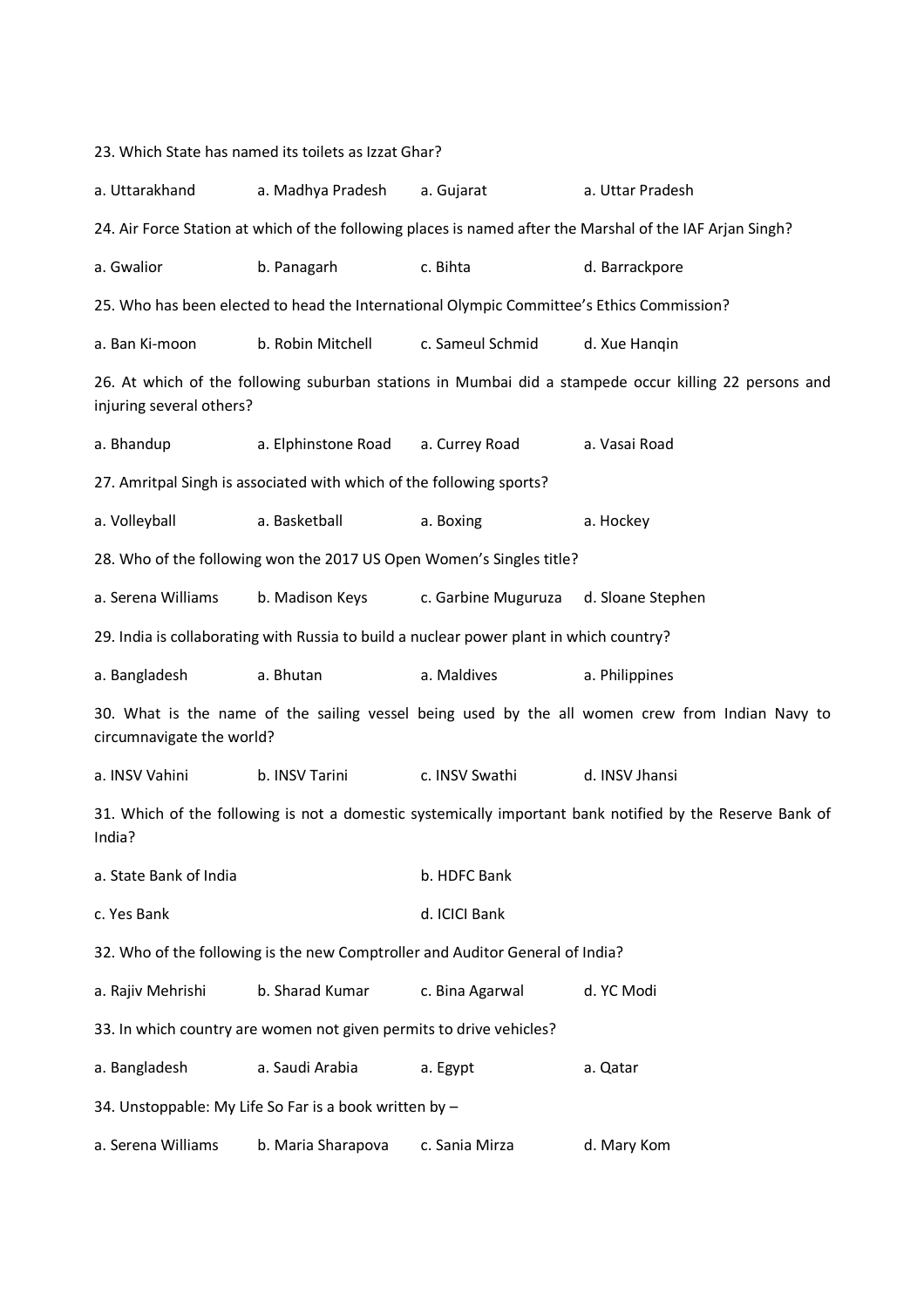| Prime Minister?                                                                                                                                             |                                                                                                 |                                    | 35. Who has been appointed the new Chairman of the newly reconstituted Economic Advisory Council to the |  |  |  |  |
|-------------------------------------------------------------------------------------------------------------------------------------------------------------|-------------------------------------------------------------------------------------------------|------------------------------------|---------------------------------------------------------------------------------------------------------|--|--|--|--|
| a. Bina Agarwal                                                                                                                                             | b. Bibek Debroy c. Amitabh Kant                                                                 |                                    | d. Arvind Panagriya                                                                                     |  |  |  |  |
|                                                                                                                                                             | 36. Which of these animals was recently reclassified by the IUCN from endangered to vulnerable? |                                    |                                                                                                         |  |  |  |  |
| a. Siberian tiger                                                                                                                                           | b. Asian elephant                                                                               | c. Blue whale                      | d. Snow leopard                                                                                         |  |  |  |  |
| 37. A commemorative coin was released by the Govt of India on the birth centenary of which of the<br>following music personalities?                         |                                                                                                 |                                    |                                                                                                         |  |  |  |  |
| a. Pt Ravi Shankar                                                                                                                                          | b. Vilayat Khan c. MS Subbulakshmi                                                              |                                    | d. Bhimsen Joshi                                                                                        |  |  |  |  |
| 38. Which State has been awarded the Best State for Comprehensive Development of Tourism (1 <sup>st</sup> Prize) at<br>the National Tourism Awards 2015-16? |                                                                                                 |                                    |                                                                                                         |  |  |  |  |
| a. Andhra Pradesh                                                                                                                                           | b. Telangana                                                                                    | c. Kerala                          | d. Rajasthan                                                                                            |  |  |  |  |
| 39. Shri Piyush Goyal, the new Minister of Railways is also the Minister of -                                                                               |                                                                                                 |                                    |                                                                                                         |  |  |  |  |
| a. Commerce                                                                                                                                                 | b. Defence                                                                                      | c. Coal                            | d. Power                                                                                                |  |  |  |  |
| Govt?                                                                                                                                                       |                                                                                                 |                                    | 40. Which university has been ranked at the top in the Swachhata Rankings 2017 released by the Union    |  |  |  |  |
| a. Manipal University, Jaipur                                                                                                                               |                                                                                                 | b. O.P. Jindal University, Sonipat |                                                                                                         |  |  |  |  |
| c. SRM University, Chennai                                                                                                                                  |                                                                                                 | c. Amity University, Noida         |                                                                                                         |  |  |  |  |

## **Answers**

| 1. (a)     | 2. (d)     | 3.<br>(a)  | 4. (b)     | 5. (b)     | 6. (c)  | (c)        | (a)<br>8.  | 9.<br>(c)  | 10. (d)   |
|------------|------------|------------|------------|------------|---------|------------|------------|------------|-----------|
| (b)<br>11. | (a)<br>12. | (d)<br>13. | (c)<br>14. | 15. (b)    | 16. (a) | 17. (a)    | (b)<br>18. | (d)<br>19. | 20. (c)   |
| 21. (c)    | (a)<br>22. | (d)<br>23. | 24. (b)    | (a)<br>25. | 26. (b) | (b)<br>27. | (d)<br>28. | 29. (a)    | 30. (b)   |
| 31. (c)    | 32.<br>(a) | (b)<br>33. | 34. (b)    | 35. (b)    | 36. (d) | 37.<br>(c) | (a)<br>38. | 39. (c)    | 40. $(b)$ |

## **Additional information on some answers**

12. Basi was the world's oldest captive Giant Panda which died in China recently.

15. The company should have an average turnover, net worth and annual net profit after tax of at least Rs 25,000 crore, Rs 15,000 crore and Rs 5,000 crore, respectively, in the last three years. Bharat Petroleum is set to be elevated to a Maharatna company shortly.

17. The decision follows 2015 Supreme Court order to grant citizenship to Chakma and Hajong refugees.

27. He recently became the first Indian to be signed by an Australian NBL team when he signed with the Sydney Kings for the 2017–18 NBL season.